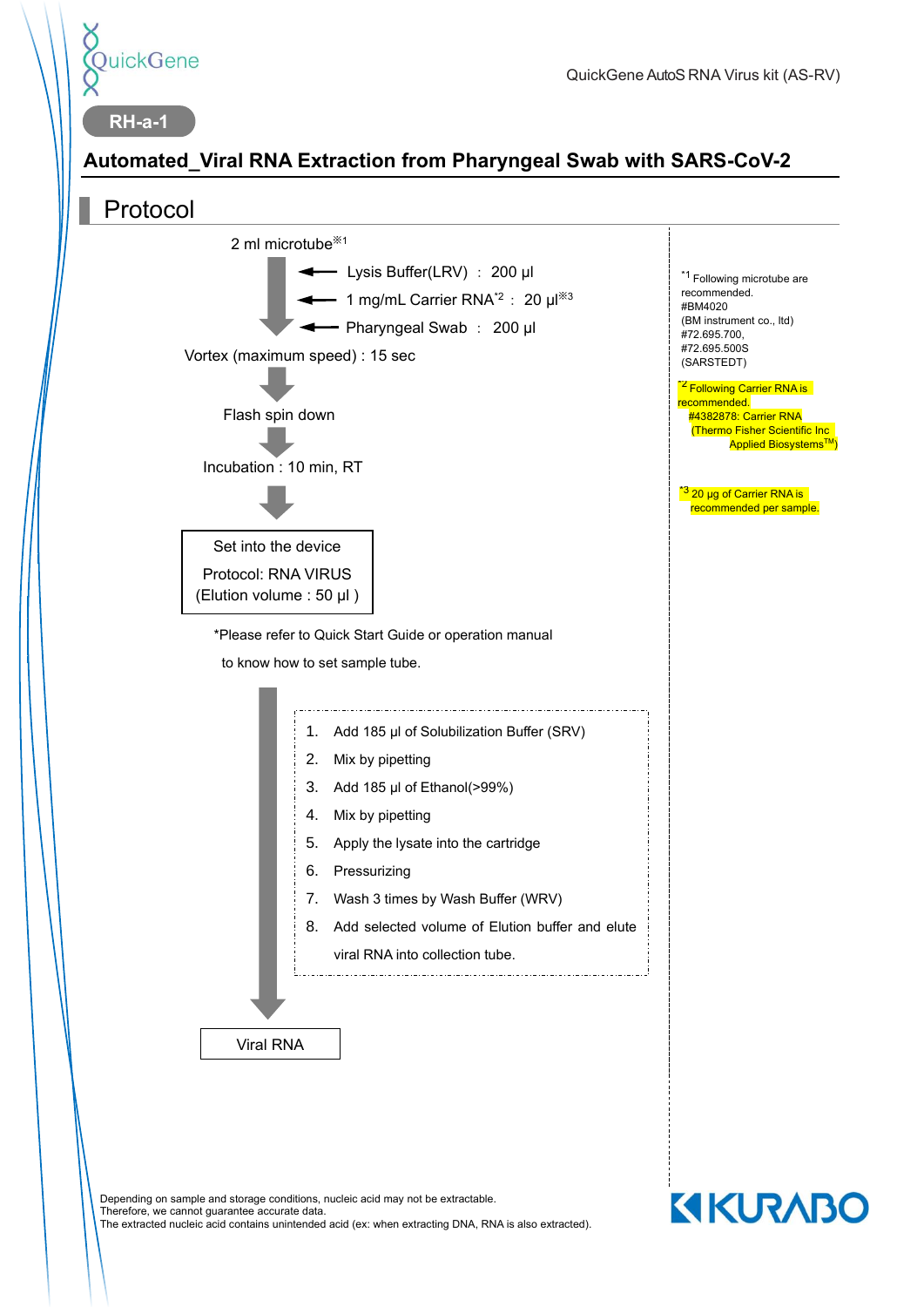

## Materials & methods



## Preparation of pseudo lysate

#### **Materials**

- 〇 VTM: # SGVTM-3R Viral Transport Media (SUGIYAMA-GEN Co. LTD)
- 〇 Specimen Collection Swab: #25-806 1WC EC Cap-Shure 6" Sterile Standard Cotton Swab & Protective Cap w/ Wooden Handle (Puritan Medical Products Co. LLC)
- 〇 SARS-CoV-2 positive control RNA: #954519 Coronavirus 2019 (COVID-19) RNA Control (RUO)

(Thermo Fisher Scientific Inc. AcroMetrix™)

- RNA Control(954519)
- 〇 Carrier RNA: #4382878 Carrier RNA(Thermo Fisher Scientific Inc. Applied Biosystems™)
- 1. Prepare the Viral Transport Media (3ml / 15 ml tube).
- 2. Scrape the pharynx with a specimen collection swab and add it to the VTM (Below, pharyngeal swab).
- 3. Artificially add SARS-CoV-2 positive control RNA to the pharyngeal swab.

## Viral RNA Extraction

Automatically extract viral RNA from 200 µl of lysate (containing pharyngeal swab, SARS-CoV-2 positive control RNA, and Carrier RNA 20 µg) using AS-RV kit and QuickGene-Auto12S (Elution:50 µl).

| <b>Sample</b>                                              | <b>SARS-CoV-2 positive control RNA</b> | No.            |
|------------------------------------------------------------|----------------------------------------|----------------|
| Pharyngeal swab / VTM<br>+ SARS-CoV-2 positive control RNA | 100 copies / lysate(200 µL)            | K1             |
|                                                            | 500 copies / lysate(200 µL)            | K <sub>2</sub> |
| <b>Negative Control</b><br>Pharyngeal swab / VTM           |                                        | <b>NC</b>      |

Depending on sample and storage conditions, nucleic acid may not be extractable. Therefore, we cannot guarantee accurate data. The extracted nucleic acid contains unintended acid (ex: when extracting DNA, RNA is also extracted). **KIKURABO**